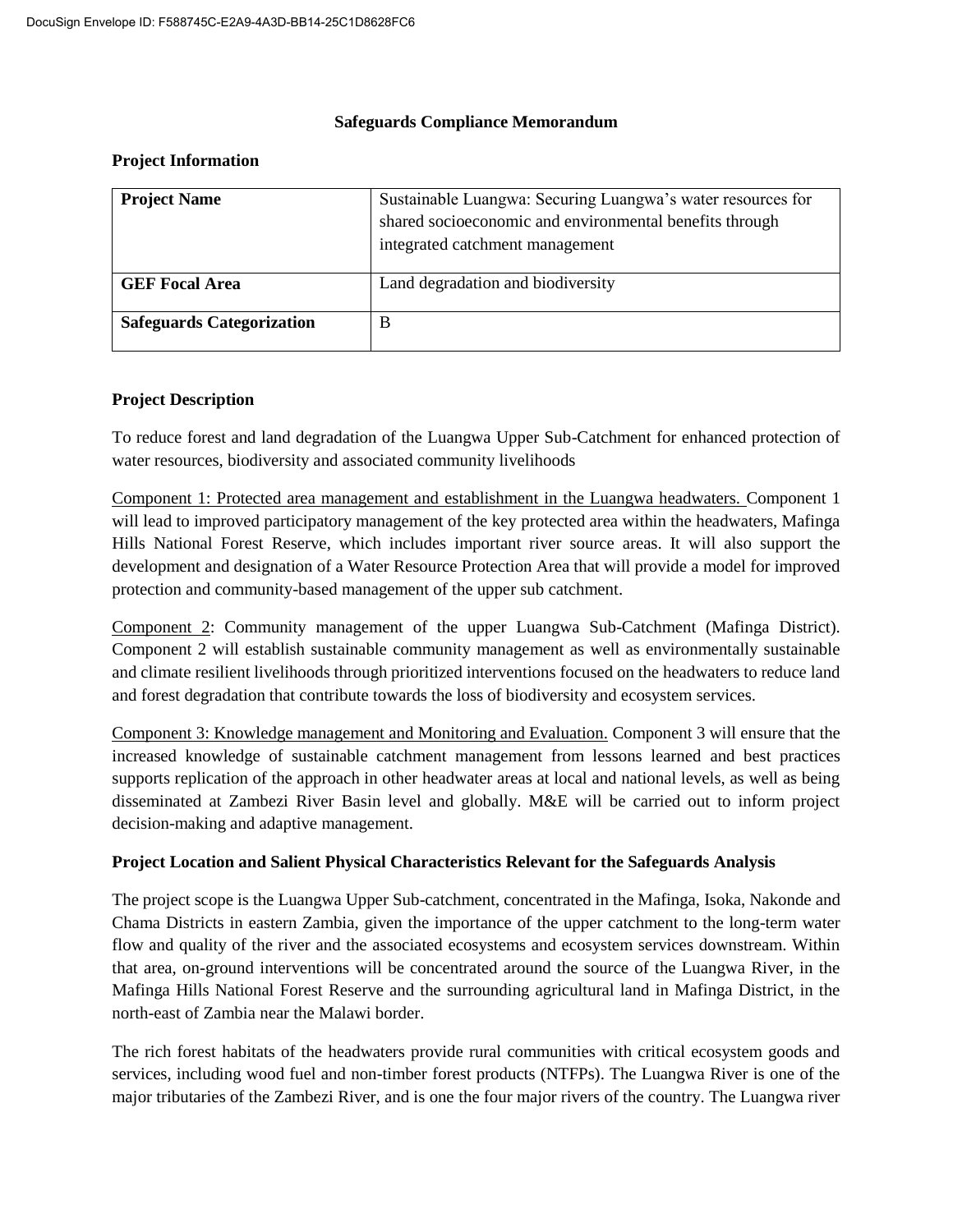- one of the last long free-flowing rivers in Zambia and one of the largest unaltered river systems in southern Africa - is an essential source of water for adjacent populations (~1.8 million people reside in the Luangwa Catchment), providing water for irrigated agriculture, household use and hydropower in the downstream area of the catchment. The Luangwa Catchment has globally important biodiversity assets and natural resources: the Luangwa Floodplains (designated Wetlands of International Importance and Ramsar site), six National Parks, eight Game Management Areas, and National Forest Reserves. In all, these protected areas cover 68,812 km2 - around 50% of the total catchment area. The catchment includes large areas of Miombo Woodland, designated by Conservation International as one of five High Biodiversity Wilderness Areas and by WWF as one of the Global 200 Ecoregions.

These ecosystems support important terrestrial and aquatic species, including the endangered marsh mongoose (Herpestes palustris), African clawless otter (Aonyx capensis), spotted necked otter (Lutra maculicollis), hippopotamus (Hippopotamus amphibious), African wild dog (Lycaon pictus) and the critically endangered hook-lipped (black) rhino (Diceros bicornis). The Mafinga Hills NFR, a Category VI protected area is an area rich in biodiversity and forms part of the Eastern Afromontane biodiversity hotspot. Due to its rich variety of endemic flora and fauna species, Mafinga Mountains, in which the NFR is contained, is a listed as a Key Biodiversity Area of Zambia [\(http://www.keybiodiversityareas.org/site/factsheet/24247\)](http://www.keybiodiversityareas.org/site/factsheet/24247).

Mafinga District had a projected population of 103,877 in 2018, the most recently available data. Of this population, 50,193 are male (representing 48.3%), while 53,684 are female (representing 51.7%) with an annual growth rate of 4.6%. The district has a total of 12,648 households and a population density of 16.0/Km2 . The majority of people in Mafinga are tribal peoples. Mafinga has three (3) chiefdoms namely Mwenechifungwe, Muyombe and Mwenewisi. The district has a number of tribes who have settled in Mafinga, however, the most predominant tribes are the Tumbuka, Lambiya, Fungwe and Nyika. Most of the land in Mafinga is under customary control. The district has village committees that assist the chiefs in allocation and administration of land. The district is predominantly rural and most of the land is not used for commercial purposes. Despite having plenty of virgin land, a significant part of it is mountainous and not suitable for production use. However, the larger part of Mafinga can be utilized for farming and other developmental activities.

The main livelihood of the people of Mafinga is the agricultural crop production on a small scale. About ninety percent (90%) of the rural communities of Mafinga depends on farming as their source of the livelihood. The crops include maize, beans, millet, sorghum and soya beans, whilst most farmers in the valley areas and plateau depends on pastoral farming and small livestock production. Gardening and Horticultural farming is also another source of the farmer's livelihood which is practiced along the riverbanks. Other livelihoods include brick molding, grocery shop businesses and mobile markets, beekeeping and honey production, charcoal production, timber production, and carpentry.

| <b>Safeguards Standard</b> | <b>Triggered</b> | <b>Explanation</b>                                                                               |
|----------------------------|------------------|--------------------------------------------------------------------------------------------------|
| Natural Habitats           | Yes              | Overall, activities of the project will produce significant                                      |
|                            |                  | conservation benefits and any potential adverse<br>environmental impacts on human populations or |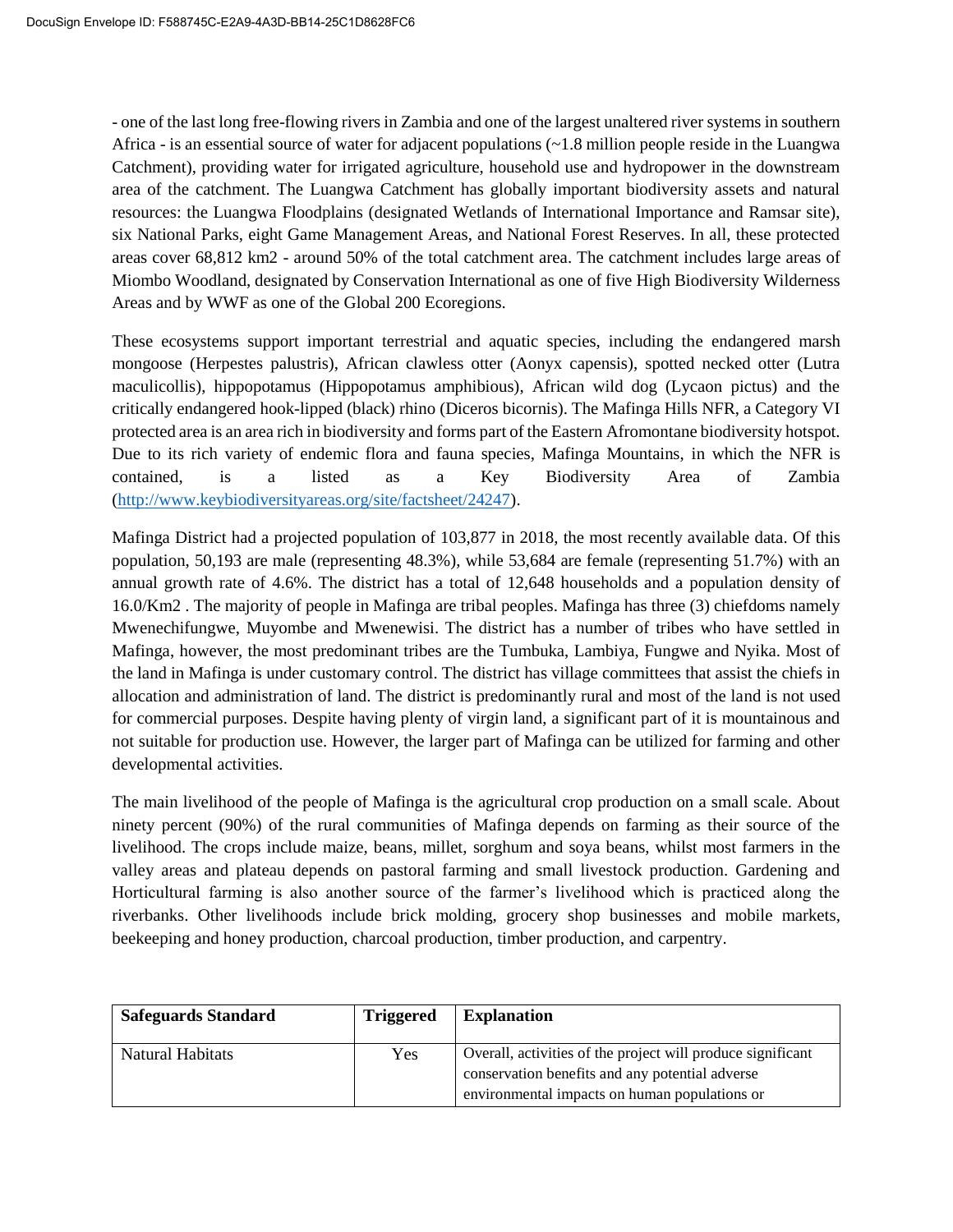|                                           |                | environmentally important areas are expected to be very<br>limited. While there shall be no conversion or degradation<br>of natural habitats, this Standard has been triggered as a<br>precaution since there will be site-specific activities<br>relating to productive landscapes under Component 2.                                                                                                                                                                                                                                                                                                                                                                                |
|-------------------------------------------|----------------|---------------------------------------------------------------------------------------------------------------------------------------------------------------------------------------------------------------------------------------------------------------------------------------------------------------------------------------------------------------------------------------------------------------------------------------------------------------------------------------------------------------------------------------------------------------------------------------------------------------------------------------------------------------------------------------|
| <b>Indigenous People</b>                  | Yes            | As a precautionary approach, this Standard is triggered are<br>various tribal groups located in the target project areas.<br>These include the chiefdoms of Mwenechifungwe,<br>Muyombe, and Mwenewisi, in addition to other tribes who<br>have settled in Mafinga including the Tumbuka, Lambiya,<br>Fungwe, and Nyika. An initial assessment points out that<br>their social and cultural identity, although distinct, does<br>not make them vulnerable or disadvantaged, as all<br>Zambians belong to a tribe. Therefore, although this<br>safeguards standard is triggered, a separate Indigenous<br>Peoples Planning Framework will not be prepared.                              |
| Restriction of Access and<br>Resettlement | Yes            | There will be no land acquisition or involuntary<br>resettlement of individuals and/or families under the<br>proposed project. While the proposed project will not<br>cause displacement of people from their homes, the<br>Standard is triggered because regeneration activities and<br>management plans for MHNFR and community lands may<br>restrict or prohibit the extraction of resources in certain<br>areas, thereby restricting access to resources required for<br>the subsistence and cultural maintenance of the affected<br>populations. A Process Framework will be prepared as<br>part of the ESMF to conform to WWF's Environment and<br>Social Safeguards Framework. |
| Community Health, Safety and<br>Security  | N <sub>o</sub> | This Standard is not triggered as the project is highly<br>unlikely to have an impact on community health, safety,<br>and security                                                                                                                                                                                                                                                                                                                                                                                                                                                                                                                                                    |
| Pest Management                           | N <sub>o</sub> | The activities are not expected to trigger the Standard on<br>Pest Management. While the project might support<br>community woodlots (under Component 2), it will not<br>support the procurement or use of pesticides or other<br>agricultural chemicals, or lead to the increased use of such<br>chemicals. The ESMF will include guidance to this effect.                                                                                                                                                                                                                                                                                                                           |
| <b>Cultural Resources</b>                 | N <sub>o</sub> | This Standard is not triggered as the project is highly<br>unlikely to have an impact on cultural resources                                                                                                                                                                                                                                                                                                                                                                                                                                                                                                                                                                           |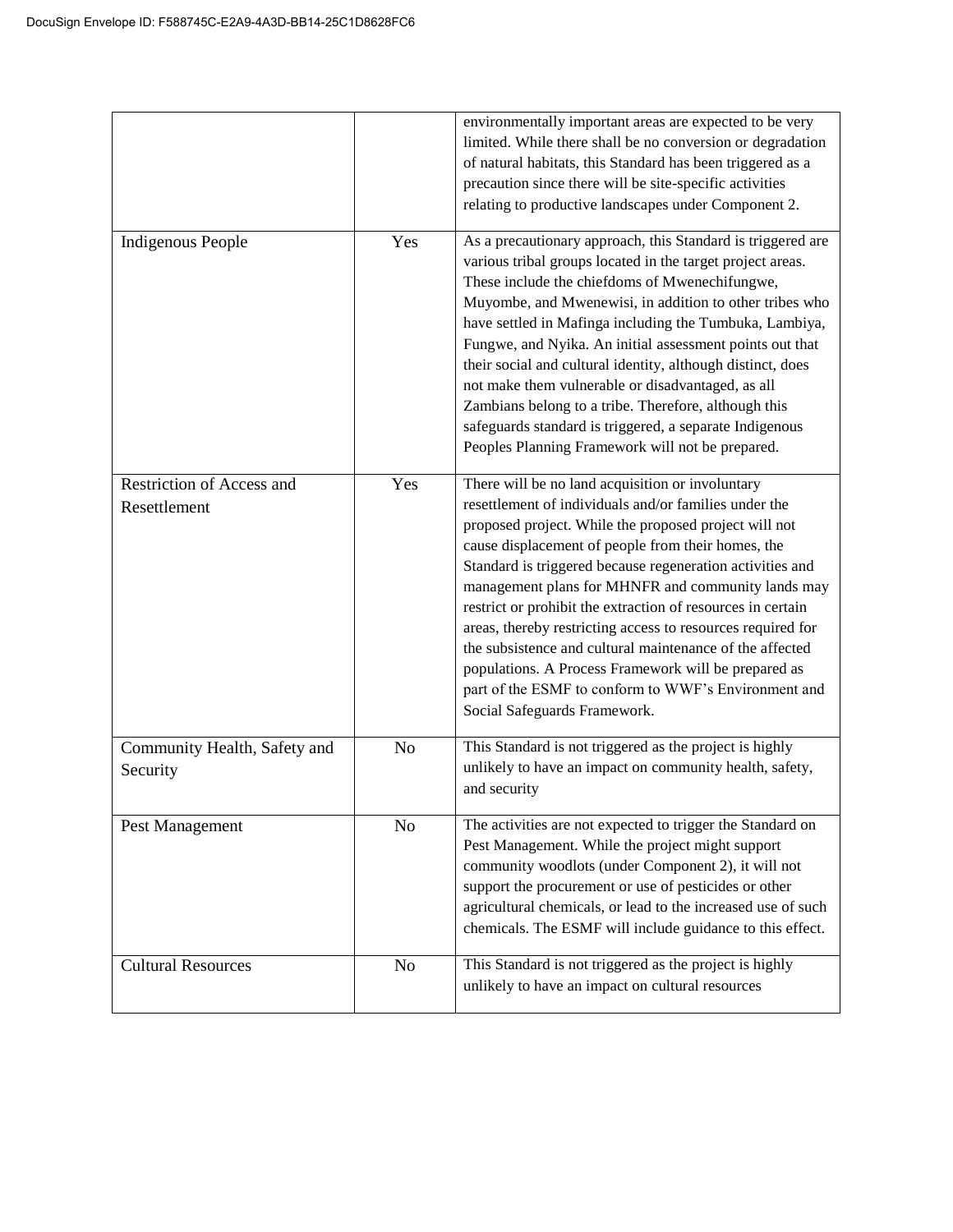### **Summary of Key Safeguards Issues**

## **Describe any safeguard issues and impacts associated with the proposed project. Identify and describe any potential large scale, significant and/or irreversible impacts:**

There are no large scale, significant or irreversible impacts that are anticipated to arise from this project. During the ESS Screening, there were a few safeguard issues that warrant mitigation measures during project implementation, including:

- Conflict Sensitivity: Land and resource tenure rights, perceived to be at risk during the land boundary demarcation and beacon setting, access to natural resources and community landscape management plans and conservation agreements risking being politicized without consultative process on land tenure rights.
- Elite Capture Risks: Designation and management of conservation areas risking of elite capture, inequitable benefits; risks related to protection of natural habitat, land degradation and negative impacts on the natural habitat.
- Capacity to claim community rights: Risks were identified with local communities affected by the project being unaware of their rights and/or lacking the capacity to claim them.

**Describe measures taken by the Project Team to address safeguard policy issues. Provide an assessment of borrower capacity to plan and implement the measures described:**

There is a high level of capacity in the borrower to meet the safeguards policy issues raised in the screening. They were easily able to identify mitigation measure that have worked in similar situations in Zambia and are likely to be successful in this project. The planned mitigation measures for the safeguards concerns listed above include:

Conflict Sensitivity:

- Examine laws around tenure rights, forestry and CFMG to determine the level of risk to community tenure rights that the project may impose
- Project to clarify tenure rights by building a specific community training on land and resource tenure rights
- The project must build in participatory conflict resolution processes into project implementation to minimize this risk, captured in the grievance redress mechanism

Elite Capture:

- Asking trusted community members such as religious leaders or elders who the most disadvantaged people are and inviting those people specifically to meetings and events
- Working with women's groups, women-led cooperatives or female leaders to plan project activities that meet their needs. Men will be part of these activities to ensure their support.
- Creating a training program for women that work with them to become more comfortable speaking up in community meetings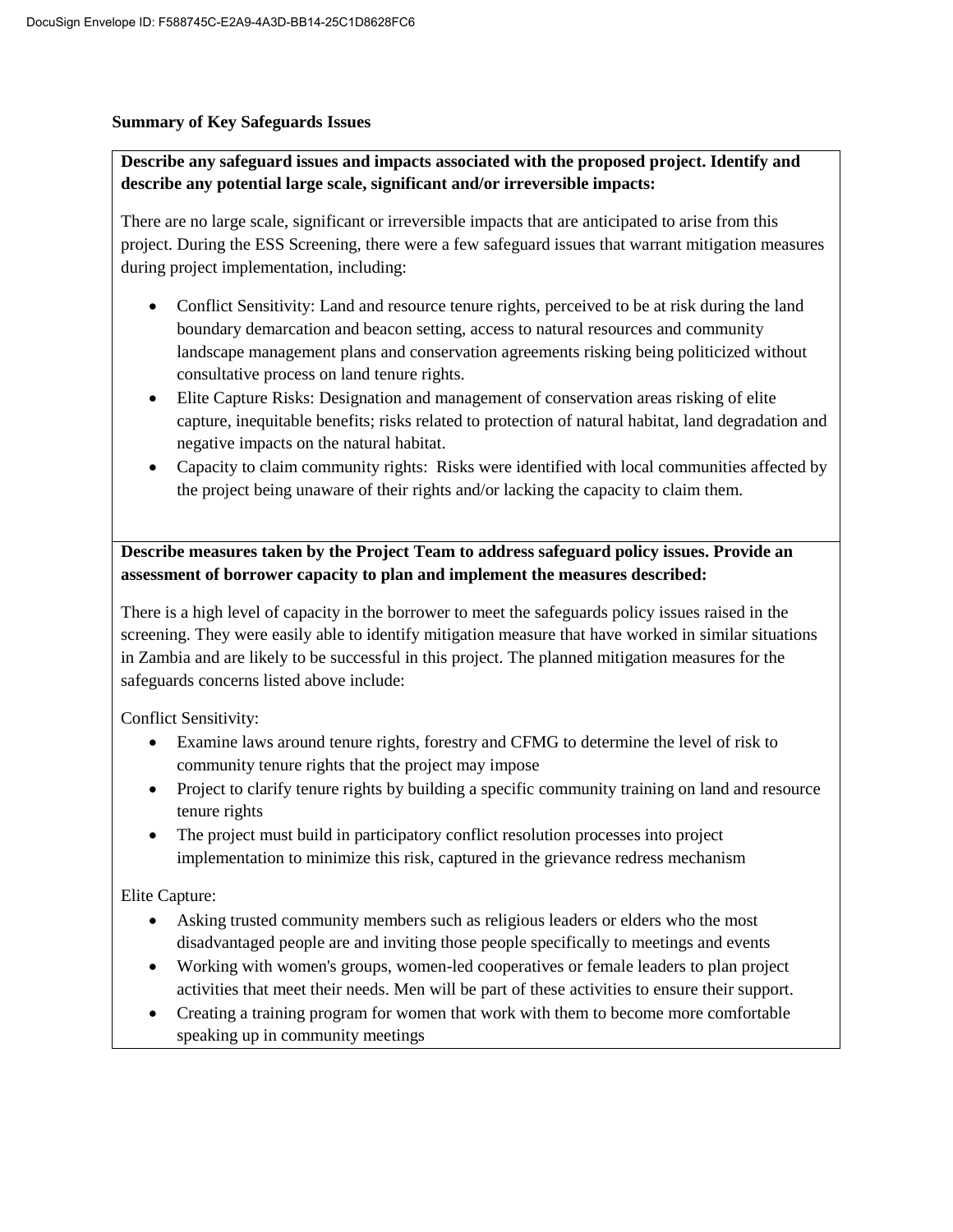Formation of community groups under the project will be done through community-led nominations and elections. The project team will identify potential "elite households or individuals", to ensure that they are not the only people who are nominated.

Capacity to Claim Rights:

- Incorporate participatory and conflict resolution processes into project design to minimize this risk.
- Conduct a community training on land and resource tenure and rights to natural resources in the project site.
- Develop a participatory, equitable process in the selection criteria for beneficiaries from all project activities, with special attention for the selection criteria for the members of CFMGs and WUAs

**Identify the key stakeholders and describe the mechanisms for consultation and disclosure on safeguard policies, with an emphasis on potentially affected people:**

### **Key Stakeholders:**

Ministries and Divisions within the government of Zambia: The Ministry of Water Development, Sanitation and Environment Protection (Environmental Management Department and Water Resources Management Agency – WARMA); Ministry of Agriculture; Ministry of Lands and Natural Resources (Forestry Department); Ministry of Community Development and Social Services; and Provincial and District administrative government offices and Town Councils. Traditional chiefs are also included here.

Local communities: Local communities comprise the main beneficiaries of this project. The project will work with men and women, as well as local community groups and cooperatives living around Mafinga Hills National Forest Reserve and the headwaters of the Luangwa River in three Wards of Mafinga District: Ntonga, Musipizi and Mafinga Wards. These local communities are made up smallscale farmers who depend on the sale of agricultural produce for their income and livelihood.

Others: NGOs including WWF Zambia, the Wildlife and Environmental Conservation Society of Zambia (WECZ), and WeForest; the Private Sector Community Markets for Conservation (COMACO)

### **Consultations:**

Consultations with communities took place throughout the design phase of the project, with the first one being held in October 2020. Stakeholders provided views that were critical in the design consideration. The documentation of the consultations can be found in the Stakeholder Engagement Plan, Annex 3.

The second field visit was conducted from 17th to 21st May 2021 to validate the draft project document with local stakeholders and conduct social and environmental safeguards consultations and risk assessments. The field trip aimed to fill the gaps in baseline information that may have been noted in the first trip, and allowed further discussion with the main stakeholder partners and their current activities.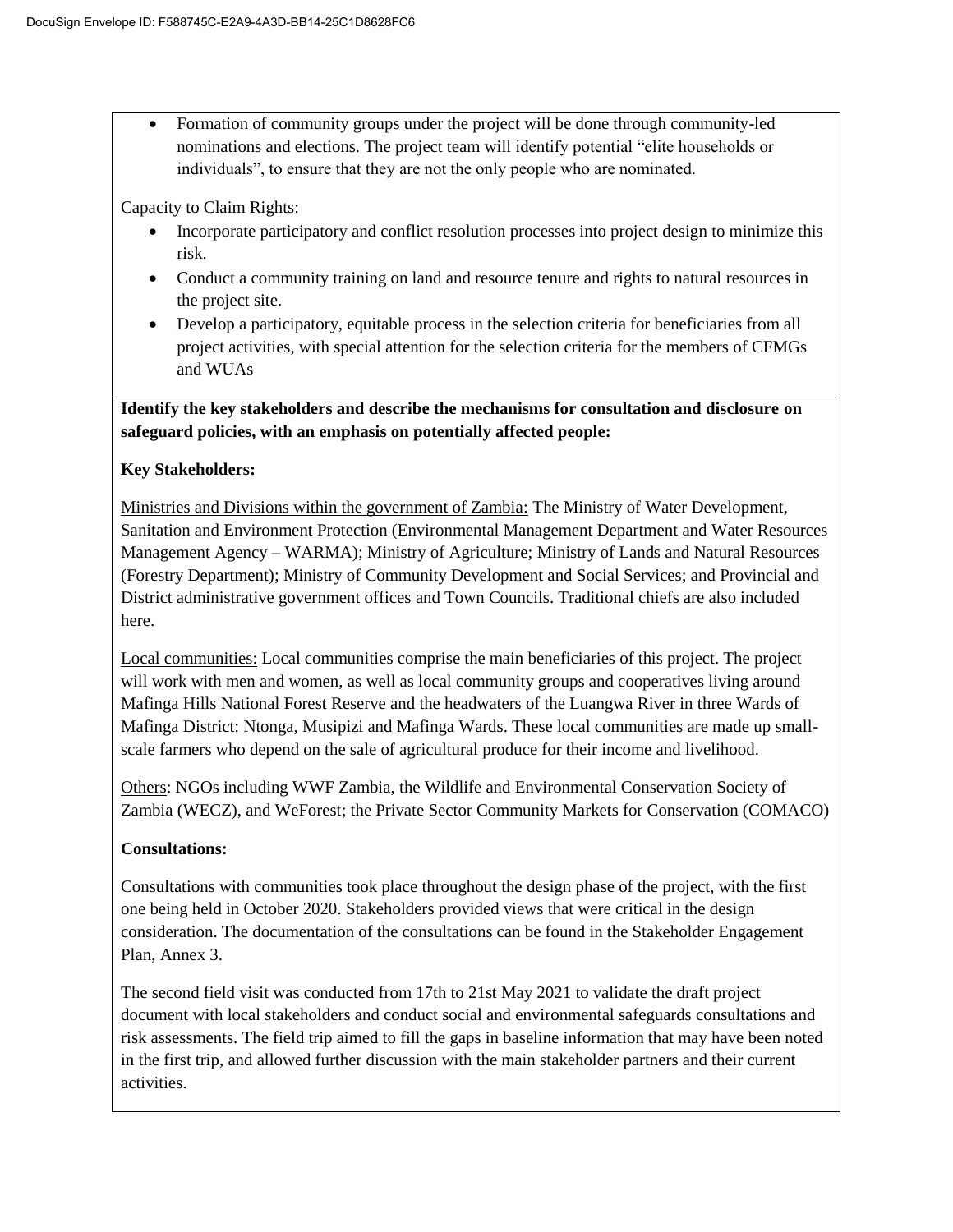In addition to disclosing project Safeguards and SEP documents on the websites of the website of the Ministry of Water Development, Sanitation and Environmental Protection and the WWF Zambia Country office website, a summary document was translated into local languages and shared in person during site visits in February 2022 for comment and feedback.

### **Monitoring and Compliance**

Have satisfactory calendar, budget and clear institutional responsibilities been prepared for the implementation of measures related to safeguard policies? **Yes [X]** No [ ] NA [ ]

Have costs related to safeguard policy measures been included in the project cost? **Yes [X]** No [] NA []

Does the Monitoring and Evaluation system of the project include the monitoring of safeguard impacts and measures related to safeguard policies? **Yes [X]** No [ ] NA [ ]

Have satisfactory implementation arrangements been agreed with the borrower and the same been adequately reflected in the project legal documents? **Yes [X]** No [ ] NA [ ]

Have relevant safeguard policies documents been sent to WWF-US? **Yes [X]** No [ ] NA [ ]

Have relevant documents been disclosed in-country in a public place in a form and language that are understandable and accessible to project-affected groups and local NGOs? **Yes [X]** No [ ] NA [ ]

### **Disclosure Requirements**

### **Environmental and Social Management Framework, including a Process Framework**

### **Stakeholder Engagement Plan**

| Date received by WWF-US                     | January 13, 2022             |
|---------------------------------------------|------------------------------|
| Date Disclosed on WWF-US website            | January 13, 2022             |
|                                             |                              |
| In Country Disclosure                       |                              |
|                                             |                              |
| Date Disclosed on Government of Zambia, The | January 13, 2022             |
| Ministry of Green Economy and Environment   |                              |
| website                                     |                              |
|                                             |                              |
| Date Disclosed in Chinsali, Mafinga Ward,   | January 30- February 7, 2022 |
| Ntonga Ward, Nsenje Ward, Chitipa, Musipizi |                              |
| Ward                                        |                              |
|                                             |                              |